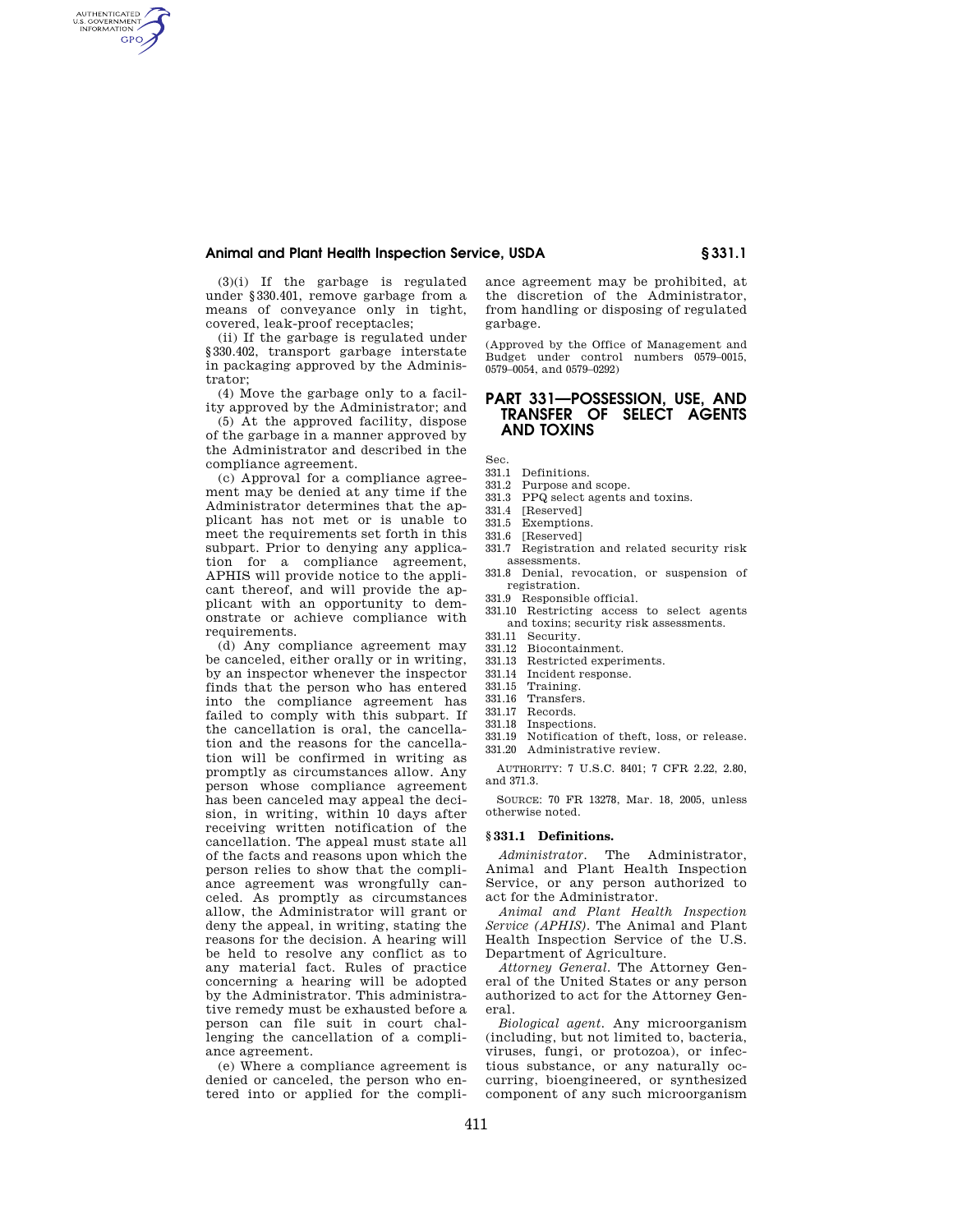or infectious substance, capable of causing:

(1) Death, disease, or other biological malfunction in a human, an animal, a plant, or another living organism;

(2) Deterioration of food, water, equipment, supplies, or material of any kind; or

(3) Deleterious alteration of the environment.

*Centers for Disease Control and Prevention (CDC).* The Centers for Disease Control and Prevention of the U.S. Department of Health and Human Services.

*Diagnosis.* The analysis of specimens for the purpose of identifying or confirming the presence or characteristics of a select agent or toxin, provided that such analysis is directly related to protecting the public health or safety, animal health or animal products, or plant health or plant products.

*Entity.* Any government agency (Federal, State, or local), academic institution, corporation, company, partnership, society, association, firm, sole proprietorship, or other legal entity.

*HHS Secretary.* The Secretary of the Department of Health and Human Services or his or her designee, unless otherwise specified.

*HHS select agent and/or toxin.* A biological agent or toxin listed in 42 CFR 73.3.

*Import.* To move into, or the act of movement into, the territorial limits of the United States.

*Information security.* Protecting information and information systems from unauthorized access, use, disclosure, disruption, modification, or destruction in order to provide:

(1) *Integrity,* which means guarding against improper information modification or destruction, and includes ensuring information authenticity;

(2) *Confidentiality,* which means preserving authorized restrictions on access and disclosure, including means for protecting personal privacy and proprietary information; and

(3) *Availability,* which means ensuring timely and reliable access to and use of information.

*Interstate.* From one State into or through any other State, or within the District of Columbia, Guam, the Virgin Islands of the United States, or any other territory or possession of the United States.

*Permit.* A written authorization by the Administrator to import or move interstate select agents or toxins, under conditions prescribed by the Administrator.

*PPQ.* The Plant Protection and Quarantine Programs of the Animal and Plant Health Inspection Service.

*Recombinant nucleic acids.* (1) Molecules that are constructed by joining nucleic acid molecules and that can replicate in a living cell (i.e., recombinant nucleic acids); or

(2) Molecules that result from the replication of those described in paragraph (1) of this definition.

*Responsible official.* The individual designated by an entity with the authority and control to ensure compliance with the regulations in this part.

*Security barrier.* A physical structure that is designed to prevent entry by unauthorized persons, animals, or materials.

*Select agent and/or toxin.* A biological agent or toxin listed in §331.3.

*Specimen.* Samples of material from humans, animals, plants, or the environment, or isolates or cultures from<br>such samples, for diagnosis. samples. verification, or proficiency testing.

*State.* Any of the several States of the United States, the Commonwealth of the Northern Mariana Islands, the Commonwealth of Puerto Rico, the District of Columbia, Guam, the Virgin Islands of the United States, or any other territory or possession of the United States.

*Synthetic nucleic acids.* (1) Molecules that are chemically or by other means synthesized or amplified, including those that are chemically or otherwise modified but can base pair with naturally occurring nucleic acid molecules (i.e., synthetic nucleic acids); or

(2) Molecules that result from the replication of those described in paragraph (1) of this definition.

*Toxin.* The toxic material or product of plants, animals, microorganisms (including, but not limited to, bacteria, viruses, fungi, or protozoa), or infectious substances, or a recombinant or synthesized molecule, whatever their origin and method of production, and includes: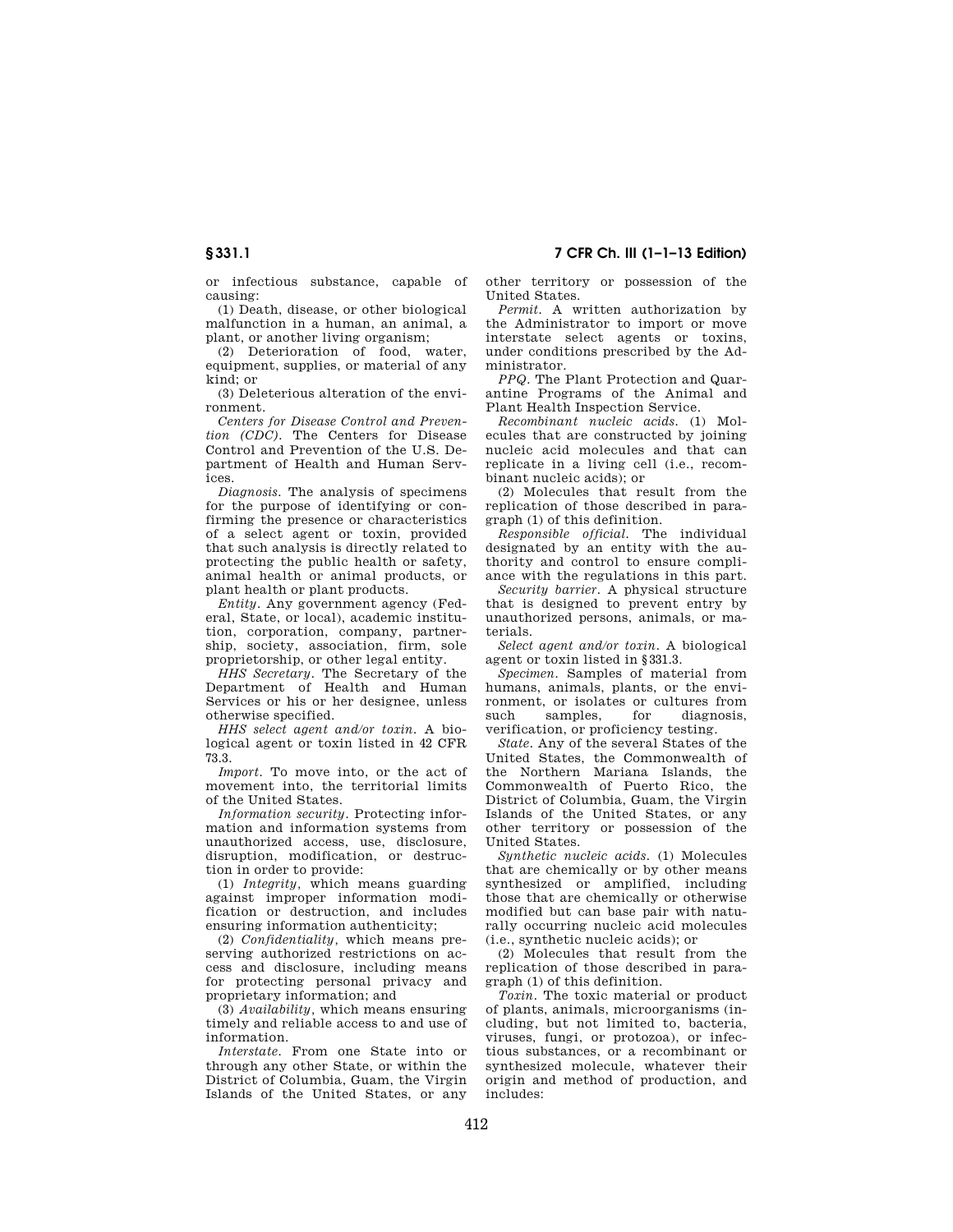(1) Any poisonous substance or biological product that may be engineered as a result of biotechnology produced by a living organism; or

(2) Any poisonous isomer or biological product, homolog, or derivative of such a substance.

*United States.* All of the States.

*USDA.* The U.S. Department of Agriculture.

*Verification.* The demonstration of obtaining established performance (*e.g.*, accuracy, precision, and the analytical sensitivity and specificity) specifications for any procedure used for diagnosis.

[70 FR 13278, Mar. 18, 2005, as amended at 77 FR 61074, Oct. 5, 2012]

#### **§ 331.2 Purpose and scope.**

This part implements the provisions of the Agricultural Bioterrorism Protection Act of 2002 setting forth the requirements for possession, use, and transfer of select agents and toxins. The biological agents and toxins listed in this part have the potential to pose a severe threat to plant health or plant products.

# **§ 331.3 PPQ select agents and toxins.**

(a) Except as provided in paragraphs (d) and (e) of this section, the Administrator has determined that the biological agents and toxins listed in this section have been determined to have the potential to pose a severe threat to plant health or to plant products.

(b) PPQ select agents and toxins:

| Peronosclerospora             |  |  |  |  |  |  | philippinensis |  |  |
|-------------------------------|--|--|--|--|--|--|----------------|--|--|
| (Peronosclerospora sacchari); |  |  |  |  |  |  |                |  |  |
| --                            |  |  |  |  |  |  |                |  |  |

*Phoma glycinicola* (formerly *Pyrenochaeta glycines*);

*Ralstonia solanacearum*;

*Rathayibacter toxicus*;

*Sclerophthora rayssiae*; *Synchytrium endobioticum*;

*Xanthomonas oryzae*.

(c) Genetic elements, recombinant and/or synthetic nucleic acids, and recombinant and/or synthetic organisms:

(1) Nucleic acids that can produce infectious forms of any of the select agent viruses listed in paragraph (b) of this section.

(2) Recombinant and/or synthetic nucleic acids that encode for the functional forms of any toxin listed in paragraph (b) of this section if the nucleic acids:

(i) Can be expressed *in vivo* or *in vitro*; or

(ii) Are in a vector or recombinant host genome and can be expressed *in vivo* or *in vitro.* 

(3) Select agents and toxins listed in paragraph (b) of this section that have been genetically modified.

(d) Select agents or toxins that meet any of the following criteria are excluded from the requirements of this part:

(1) Any select agent or toxin that is in its naturally occurring environment, provided that the agent or toxin has not been intentionally introduced, cultivated, collected, or otherwise extracted from its natural source.

(2) Nonviable select agents or nonfunctional toxins.

(3) Any subspecies of *Ralstonia solanacearum* except race 3, biovar 2 and all subspecies of *Sclerophthora rayssiae* except var. *zeae,* provided that the individual or entity can verify that the agent is within the exclusion category.

(e) An attenuated strain of a select agent or an inactive form of a select toxin may be excluded from the requirements of this part based upon a determination by the Administrator that the attenuated strain or inactivated toxin does not pose a severe threat to plant health or plant products.

(1) To apply for exclusion, an individual or entity must submit a written request and supporting scientific information. A written decision granting or denying the request will be issued. An exclusion will be effective upon notification to the applicant. Exclusions will be listed on the National Select Agent<br>Registry Web site at http:// Registry Web site at *www.selectagents.gov/*.

(2) If an excluded attenuated strain or inactivated toxin is subjected to any manipulation that restores or enhances its virulence or toxic activity, the resulting select agent or toxin will be subject to the requirements of this part.

(f) Any select agent or toxin seized by a Federal law enforcement agency will be excluded from the requirements of this part during the period between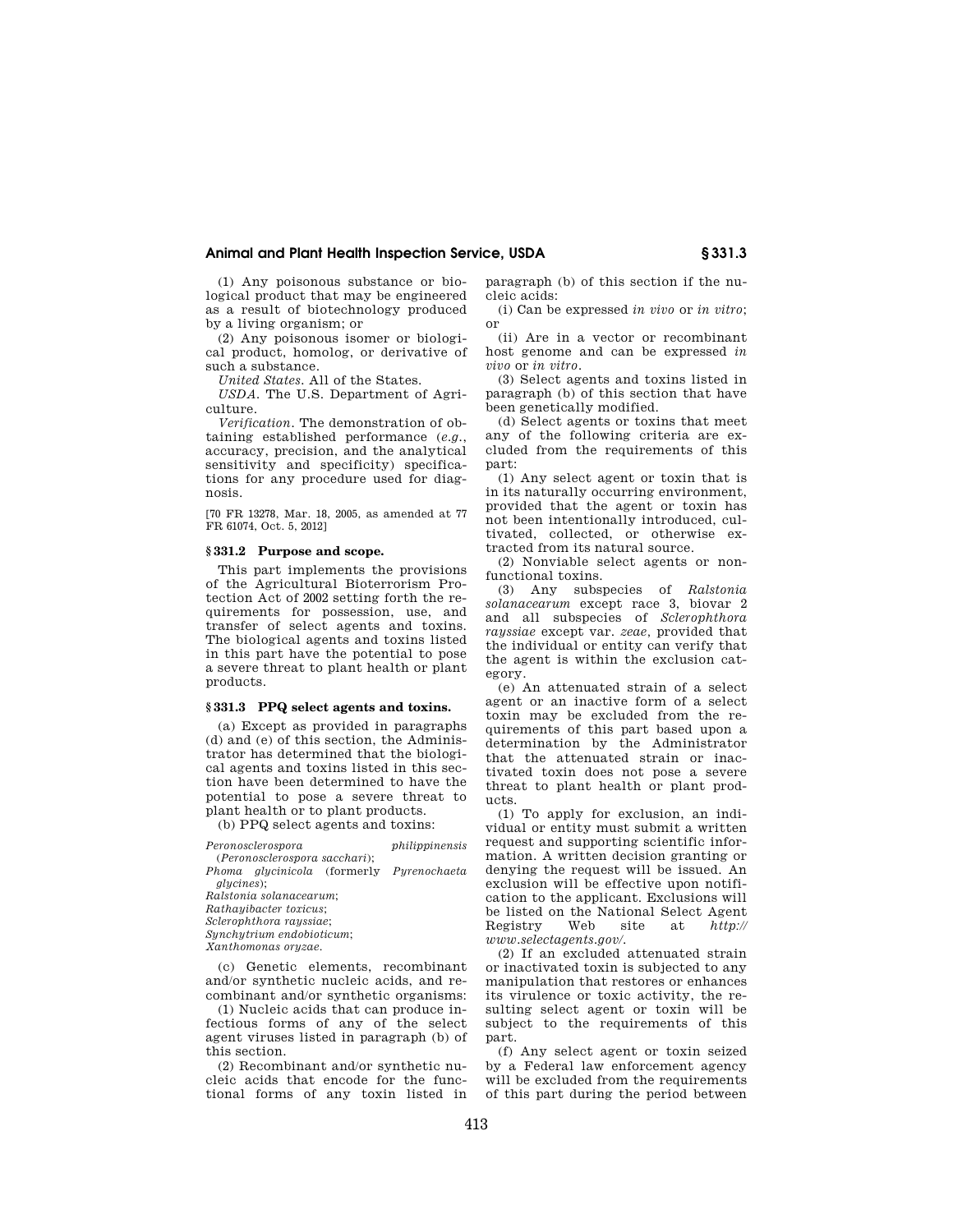seizure of the agent or toxin and the transfer or destruction of such agent or toxin provided that:

(1) As soon as practicable, the Federal law enforcement agency transfers the seized agent or toxin to an entity eligible to receive such agent or toxin or destroys the agent or toxin by a recognized sterilization or inactivation process.

(2) The Federal law enforcement agency safeguards and secures the seized agent or toxin against theft, loss, or release, and reports any theft, loss, or release of such agent or toxin.

(3) The Federal law enforcement agency reports the seizure of the select agent or toxin to APHIS or CDC. The seizure must be reported within 24 hours by telephone, facsimile, or email. This report must be followed by submission of APHIS/CDC Form 4 within 7 calendar days after seizure of the select agent or toxin. A copy of the completed form must be maintained for 3 years.

(4) The Federal law enforcement agency reports the final disposition of the select agent or toxin to APHIS or CDC by submission of APHIS/CDC Form 4. A copy of the completed form must be maintained for 3 years.

[70 FR 13278, Mar. 18, 2005, as amended at 73 FR 61331, Oct. 16, 2008; 77 FR 61075, Oct. 5, 2012]

# **§ 331.4 [Reserved]**

# **§ 331.5 Exemptions.**

(a) Diagnostic laboratories and other entities that possess, use, or transfer a select agent or toxin that is contained in a specimen presented for diagnosis or verification will be exempt from the requirements of this part for such agent or toxin contained in the specimen, provided that:

(1) Unless directed otherwise by the Administrator, within 7 calendar days after identification, the agent or toxin is transferred in accordance with §331.16 or destroyed on-site by a recognized sterilization or inactivation process;

(2) The agent or toxin is secured against theft, loss, or release during the period between identification of the agent or toxin and transfer or destruction of such agent or toxin, and

**§ 331.4 7 CFR Ch. III (1–1–13 Edition)** 

any theft, loss, or release of such agent or toxin is reported; and

(3) The identification of the agent or toxin is immediately reported to APHIS or CDC by telephone, facsimile, or e-mail. This report must be followed by submission of APHIS/CDC Form 4 within 7 calendar days after identification. Less stringent reporting may be required during agricultural emergencies or outbreaks, or in endemic areas. A copy of APHIS/CDC Form 4 must be maintained for 3 years.

(b) In addition to the exemption provided in paragraph (a) of this section, the Administrator may grant a specific exemption upon a showing of good cause and upon his or her determination that such exemption is consistent with protecting plant health or plant products. An individual or entity may request in writing an exemption from the requirements of this part. If granted, such exemptions are valid for a maximum of 3 years; thereafter, an individual or entity must request a new exemption. If a request for exemption is denied, an individual or entity may request reconsideration in writing to the Administrator. The request for reconsideration must state all of the facts and reasons upon which the individual or entity relies to show that the exemption was wrongfully denied. The Administrator will grant or deny the request for reconsideration as promptly as circumstances allow and will state, in writing, the reasons for the decision.

# **§ 331.6 [Reserved]**

#### **§ 331.7 Registration and related security risk assessments.**

(a) Unless exempted under §331.5, an individual or entity shall not possess, use, or transfer any select agent or toxin without a certificate of registration issued by the Administrator.

(b) As a condition of registration, each entity must designate an individual to be its responsible official. While most registrants are likely to be entities, in the event that an individual applies for and is granted a certificate of registration, the individual will be considered the responsible official.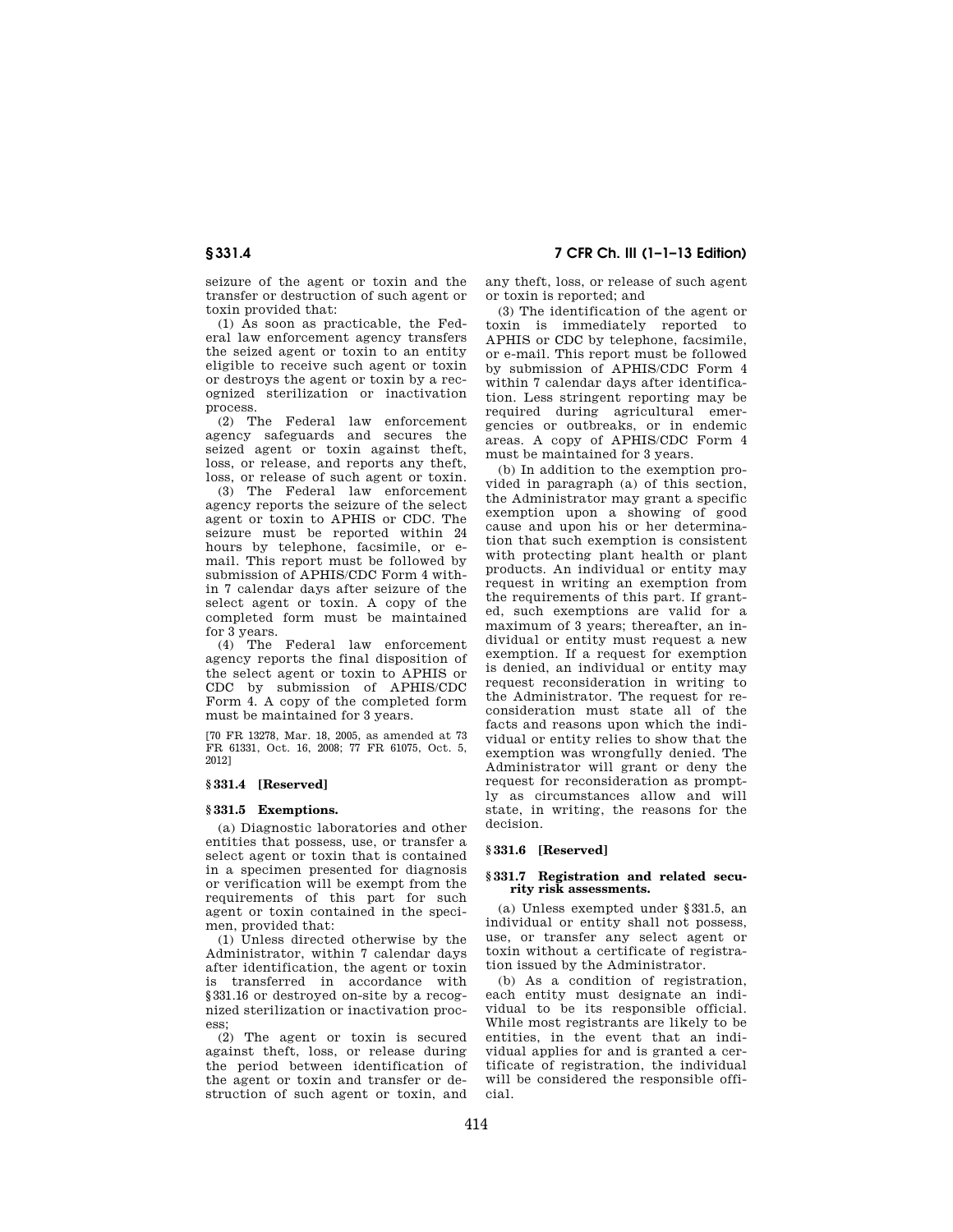(c)(1) As a condition of registration, the following must be approved by the Administrator or the HHS Secretary based on a security risk assessment by the Attorney General:

(i) The individual or entity;

(ii) The responsible official; and

(iii) Unless otherwise exempted under this section, any individual who owns or controls the entity.

(2) Federal, State, or local governmental agencies, including public accredited academic institutions, are exempt from the security risk assessments for the entity and the individual who owns or controls such entity.

(3) An individual will be deemed to own or control an entity under the following conditions: 1

(i) For a private institution of higher education, an individual will be deemed to own or control the entity if the individual is in a managerial or executive capacity with regard to the entity's select agents or toxins or with regard to the individuals with access to the select agents or toxins possessed, used, or transferred by the entity.

(ii) For entities other than institutions of higher education, an individual will be deemed to own or control the entity if the individual:

(A) Owns 50 percent or more of the entity, or is a holder or owner of 50 percent or more of its voting stock; or

(B) Is in a managerial or executive capacity with regard to the entity's select agents or toxins or with regard to the individuals with access to the select agents or toxins possessed, used, or transferred by the entity.

(4) An entity will be considered to be an institution of higher education if it is an institution of higher education as defined in section 101(a) of the Higher Education Act of 1965 (20 U.S.C.  $1001(a)$ , or is an organization described in 501(c)(3) of the Internal Revenue Code of 1986, as amended (26 U.S.C. 501(c)(3)).

(5) To obtain a security risk assessment, an individual or entity must submit the information necessary to conduct a security risk assessment to the Attorney General.

(d) To apply for a certificate of registration for only PPQ select agents or toxins, or for PPQ and VS select agents or toxins, an individual or entity must submit the information requested in the registration application package (APHIS/CDC Form 1) to APHIS. To apply for a certificate of registration for overlap select agents or toxins, overlap select agents or toxins and any combination of PPQ or VS select agents or toxins, or HHS select agents or toxins and any combination of PPQ or VS select agents or toxins, an individual or entity must submit the information requested in the registration application package (APHIS/CDC Form 1) to APHIS or CDC, but not both.

(e) Prior to the issuance of a certificate of registration, the responsible official must promptly provide notification of any changes to the application for registration by submitting the relevant page(s) of the registration application.

(f) The issuance of a certificate of registration may be contingent upon inspection or submission of additional information, such as the security plan, biosafety plan, incident response plan, or any other documents required to be prepared under this part.

(g) A certificate of registration will be valid for one physical location (a room, a building, or a group of buildings) where the responsible official will be able to perform the responsibilities required in this part, for specific select agents or toxins, and for specific activities.

(h) A certificate of registration may be amended to reflect changes in circumstances (*e.g.*, replacement of the responsible official or other personnel changes, changes in ownership or control of the entity, changes in the activities involving any select agents or toxins, or the addition or removal of select agents or toxins).

(1) Prior to any change, the responsible official must apply for an amendment to a certificate of registration by submitting the relevant page(s) of the registration application. 2

<sup>1</sup>These conditions may apply to more than one individual.

<sup>2</sup> Depending on the change, a security risk assessment by the Attorney General may also be required (*e.g.*, replacement of the responsible official, changes in ownership or *Continued*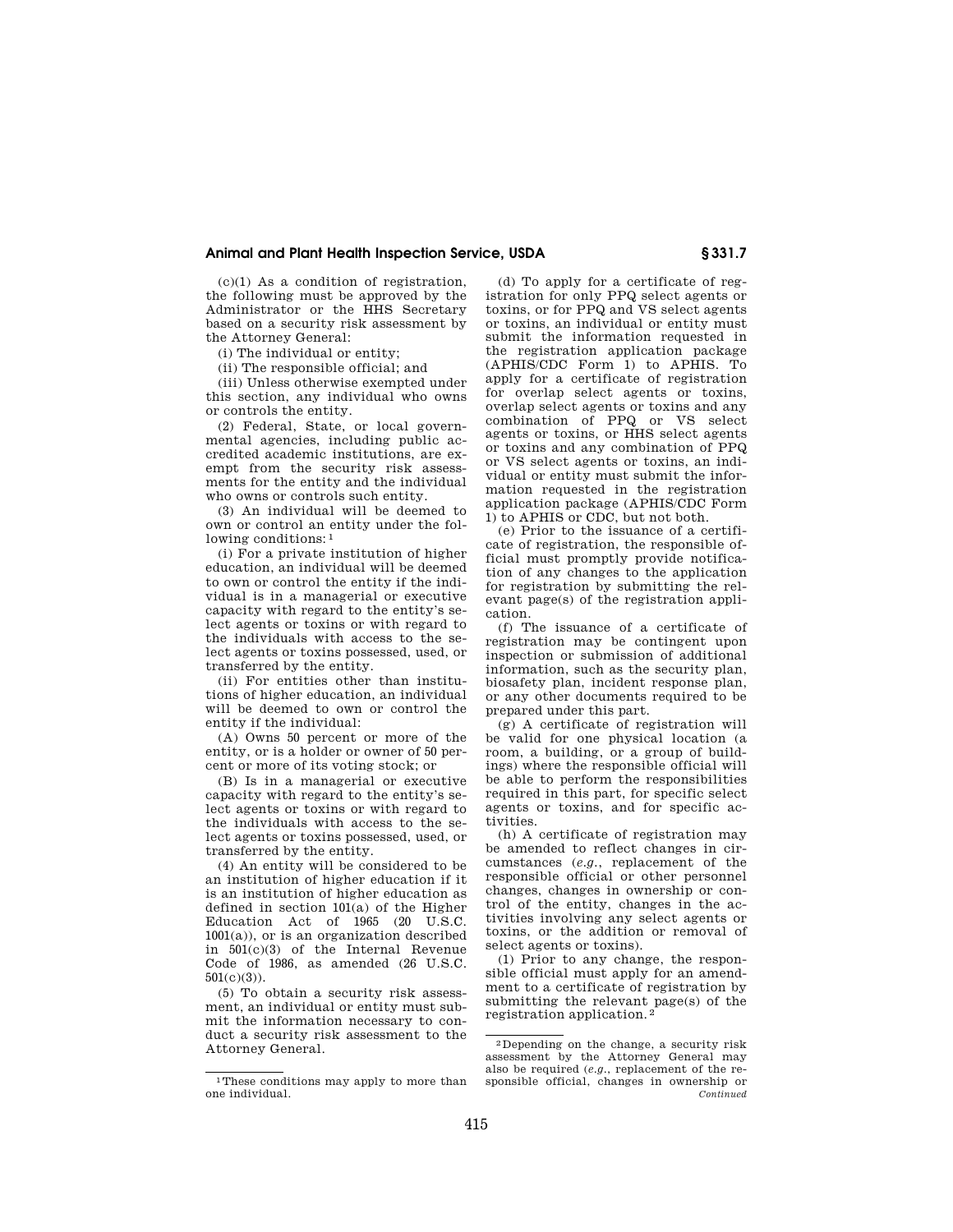(2) The responsible official will be notified in writing if an application to amend a certificate of registration has been approved. Approval of an amendment may be contingent upon an inspection or submission of additional information, such as the security plan, biosafety plan, incident response plan, or any other documents required to be prepared under this part.

(3) No change may be made without such approval.

(i) An entity must immediately notify APHIS or CDC if it loses the services of its responsible official. In the event that an entity loses the services of its responsible official, an entity may continue to possess or use select agents or toxins only if it appoints as the responsible official another individual who has been approved by the Administrator or the HHS Secretary following a security risk assessment by the Attorney General and who meets the requirements of this part.

(j) A certificate of registration will be terminated upon the written request of the entity if the entity no longer possesses or uses any select agents or toxins and no longer wishes to be registered.

(k) A certificate of registration will be valid for a maximum of 3 years.

#### **§ 331.8 Denial, revocation, or suspension of registration.**

(a) An application may be denied or a certificate of registration revoked or suspended if:

(1) The individual or entity, the responsible official, or an individual who owns or controls the entity is within any of the categories described in 18 U.S.C. 175b;

(2) The individual or entity, the responsible official, or an individual who owns or controls the entity is reasonably suspected by any Federal law enforcement or intelligence agency of:

(i) Committing a crime set forth in 18 U.S.C. 2332b(g)(5); or

(ii) Knowing involvement with an organization that engages in domestic or international terrorism (as defined in 18 U.S.C. 2331) or with any other organization that engages in intentional crimes of violence; or

(iii) Being an agent of a foreign power as defined in 50 U.S.C. 1801;

(3) The individual or entity does not meet the requirements of this part; 3 or

(4) It is determined that such action is necessary to protect plant health or plant products.

(b) Upon revocation or suspension of a certificate of registration, the individual or entity must:

(1) Immediately stop all use of each select agent or toxin covered by the revocation or suspension order;

(2) Immediately safeguard and secure each select agent or toxin covered by the revocation or suspension order from theft, loss, or release; and

(3) Comply with all disposition instructions issued by the Administrator for each select agent or toxin covered by the revocation or suspension.

(c) Denial of an application for registration and revocation or suspension of registration may be appealed under §331.20. However, any denial of an application for registration or revocation or suspension of a certificate of registration will remain in effect until a final agency decision has been rendered.

### **§ 331.9 Responsible official.**

(a) An individual or entity required to register under this part must designate an individual to be the responsible official. The responsible official must:

(1) Be approved by the Administrator or the HHS Secretary following a security risk assessment by the Attorney General;

(2) Be familiar with the requirements of this part;

(3) Have authority and responsibility to act on behalf of the entity;

(4) Ensure compliance with the requirements of this part;

(5) Have a physical (and not merely a telephonic or audio/visual) presence at the registered entity to ensure that the entity is in compliance with the select

control of the entity, new researchers or graduate students, etc.).

<sup>3</sup> If registration is denied for this reason, we may provide technical assistance and guidance.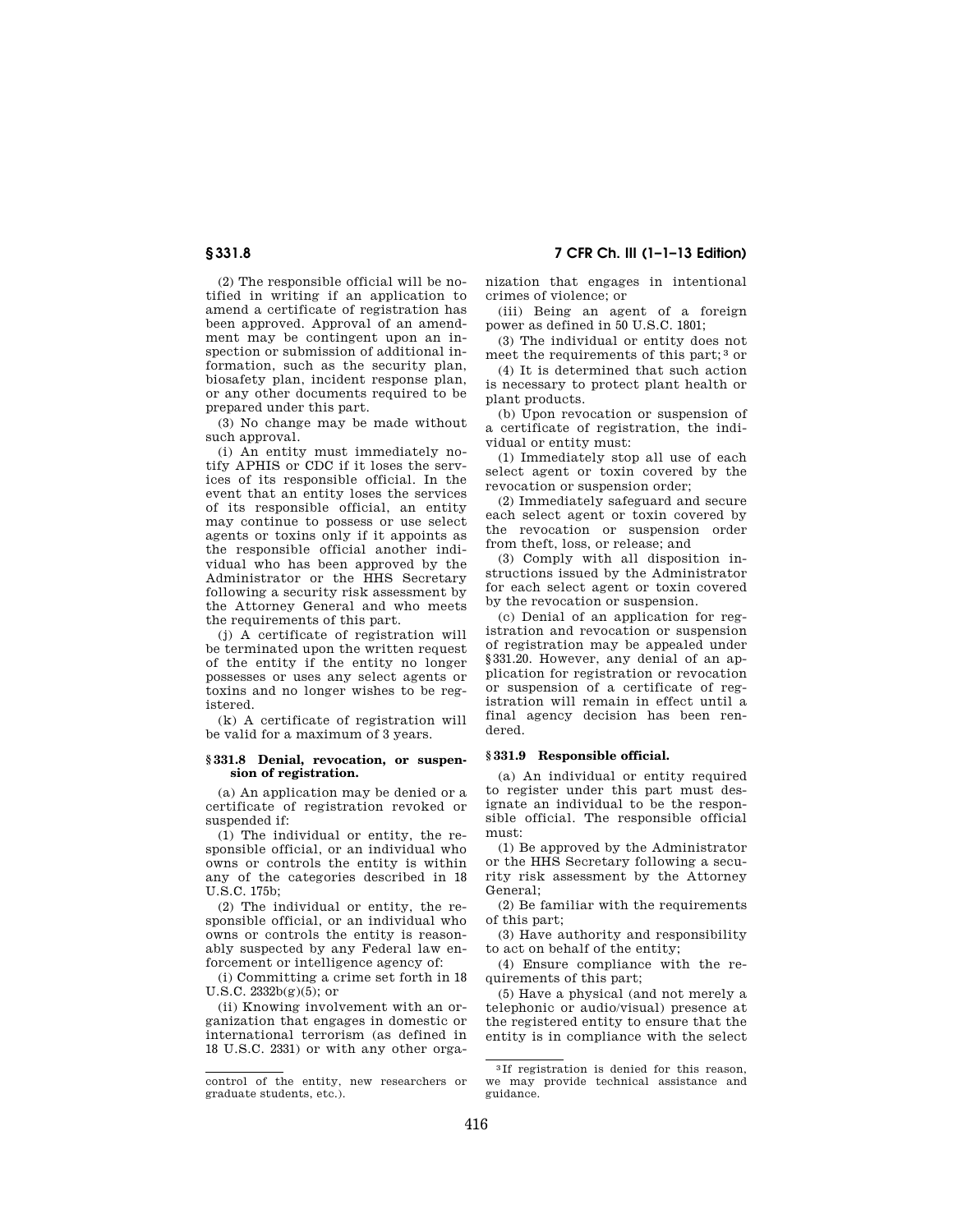agent regulations and be able to respond in a timely manner to onsite incidents involving select agents and toxins in accordance with the entity's incident response plan; and

(6) Ensure that annual inspections are conducted of each laboratory where select agents or toxins are stored or used in order to ensure compliance with the requirements of this part. The results of each inspection must be documented, and any deficiencies identified during an inspection must be corrected.

(b) An entity may designate one or more individuals to serve as an alternate responsible official who acts for the responsible official in his/her absence. These individuals must have the authority and control to ensure compliance with the regulations when acting as the responsible official.

(c) The responsible official must report the identification and final disposition of any select agent or toxin contained in a specimen for diagnosis or verification.

(1) The identification of the select agent or toxin must be immediately reported by telephone, facsimile, or email. The final disposition of the agent or toxin must be reported by submission of APHIS/CDC Form 4 within 7 calendar days after identification. A copy of the completed form must be maintained for 3 years.

(2) Less stringent reporting may be required during agricultural emergencies or outbreaks, or in endemic areas.

[70 FR 13278, Mar. 18, 2005, as amended at 77 FR 61075, Oct. 5, 2012]

#### **§ 331.10 Restricting access to select agents and toxins; security risk assessments.**

(a) An individual or entity required to register under this part may not provide an individual access to a select agent or toxin, and an individual may not access a select agent or toxin, unless the individual is approved by the Administrator or the HHS Secretary following a security risk assessment by the Attorney General.

(b) An individual will be deemed to have access at any point in time if the individual has possession of a select agent or toxin (*e.g.*, carries, uses, or

manipulates) or the ability to gain possession of a select agent or toxin.

(c) Each individual with access to select agents or toxins must have the appropriate education, training, and/or experience to handle or use such agents or toxins.

(d) To apply for access approval, each individual must submit the information necessary to conduct a security risk assessment to the Attorney General.

(e) A person with valid approval from the HHS Secretary or Administrator to have access to select agents or toxins may request, through his or her Responsible Official, that the HHS Secretary or Administrator provide their approved access status to another registered individual or entity for a specified period of time.

(f) An individual's security risk assessment may be expedited upon written request by the responsible official and a showing of good cause (*e.g.*, agricultural emergencies, national security, or a short-term visit by a prominent researcher). A written decision granting or denying the request will be issued.

(g) An individual's access approval may be denied, limited, or revoked if:

(1) The individual is within any of the categories described in 18 U.S.C.  $175h$ 

(2) The individual is reasonably suspected by any Federal law enforcement or intelligence agency of committing a crime set forth in 18 U.S.C.  $2332b(g)(5)$ ; knowing involvement with an organization that engages in domestic or international terrorism (as defined in 18 U.S.C. 2331) or with any other organization that engages in intentional crimes of violence; or being an agent of a foreign power as defined in 50 U.S.C.  $1801 \cdot \text{or}$ 

(3) It is determined that such action is necessary to protect plant health or plant products.

(h) An individual may appeal the Administrator's decision to deny, limit, or revoke access approval under §331.20.

(i) Access approval is valid for a maximum of 3 years.

(j) The responsible official must immediately notify APHIS or CDC when an individual's access to select agents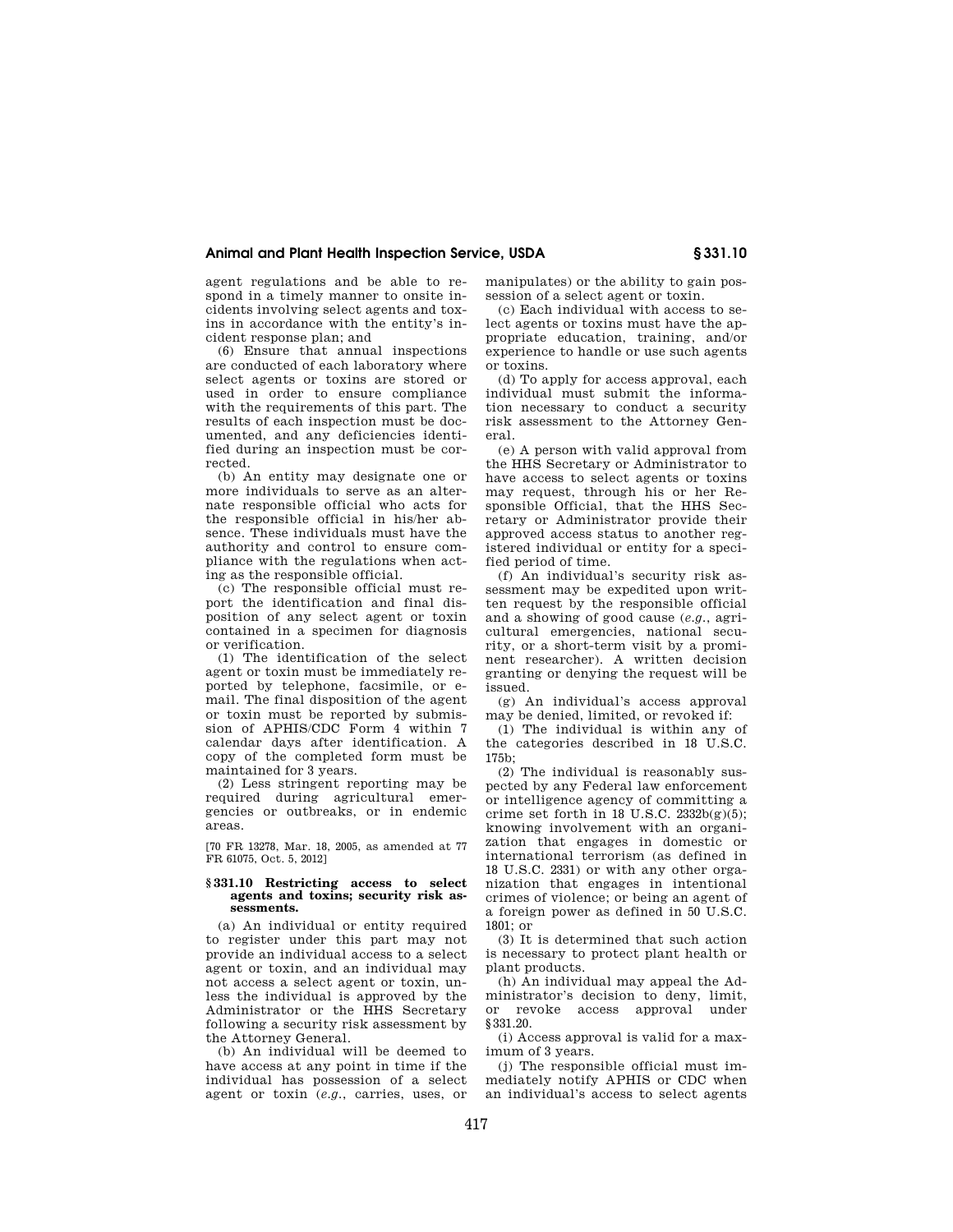or toxins is terminated by the entity and the reasons therefore.

[70 FR 13278, Mar. 18, 2005, as amended at 77 FR 61075, Oct. 5, 2012]

# **§ 331.11 Security.**

(a) An individual or entity required to register under this part must develop and implement a written security plan. The security plan must be sufficient to safeguard the select agent or toxin against unauthorized access, theft, loss, or release.

(b) The security plan must be designed according to a site-specific risk assessment and must provide graded protection in accordance with the risk of the select agent or toxin, given its intended use. The security plan must be submitted upon request.

(c) The security plan must:

(1) Describe procedures for physical security, inventory control, and information systems control;

(2) Contain provisions for the control of access to select agents and toxins;

(3) Contain provisions for routine cleaning, maintenance, and repairs;

(4) Establish procedures for removing unauthorized or suspicious persons;

(5) Describe procedures for addressing loss or compromise of keys, passwords, combinations, etc. and protocols for changing access numbers or locks following staff changes;

(6) Contain procedures for reporting unauthorized or suspicious persons or activities, loss or theft of select agents or toxins, release of select agents or toxins, or alteration of inventory records; and

(7) Contain provisions for ensuring that all individuals with access approval from the Administrator or the HHS Secretary understand and comply with the security procedures.

(d) An individual or entity must adhere to the following security requirements or implement measures to achieve an equivalent or greater level of security:

(1) Allow access only to individuals with access approval from the Administrator or the HHS Secretary;

(2) Allow individuals not approved for access by the Administrator or the HHS Secretary to conduct routine cleaning, maintenance, repairs, and other activities not related to select

**§ 331.11 7 CFR Ch. III (1–1–13 Edition)** 

agents or toxins only when continuously escorted by an approved individual;

(3) Provide for the control of select agents and toxins by requiring freezers, refrigerators, cabinets, and other containers where select agents or toxins are stored to be secured against unauthorized access (*e.g.*, card access system, lock boxes);

(4) Inspect all suspicious packages before they are brought into or removed from an area where select agents or toxins are used or stored;

(5) Establish a protocol for intra-entity transfers under the supervision of an individual with access approval from the Administrator or the HHS Secretary, including chain-of-custody documents and provisions for safeguarding against theft, loss, or release; and

(6) Require that individuals with access approval from the Administrator or the HHS Secretary refrain from sharing with any other person their unique means of accessing a select agent or toxin (*e.g.*, keycards or passwords);

(7) Require that individuals with access approval from the Administrator or the HHS Secretary immediately report any of the following to the responsible official:

(i) Any loss or compromise of keys, passwords, combinations, etc.;

(ii) Any suspicious persons or activities;

(iii) Any loss or theft of select agents or toxins;

(iv) Any release of a select agent or toxin; and

(v) Any sign that inventory or use records for select agents or toxins have been altered or otherwise compromised; and

(8) Separate areas where select agents and toxins are stored or used from the public areas of the building.

(e) In developing a security plan, an individual or entity should consider the document entitled, ''Laboratory Security and Emergency Response Guidance for Laboratories Working with Select Agents,'' in Morbidity and Mortality Weekly Report (December 6, 2002); 51 (No. RR–19):1–6. This document is available on the Internet at *http:// www.cdc.gov/mmwr.*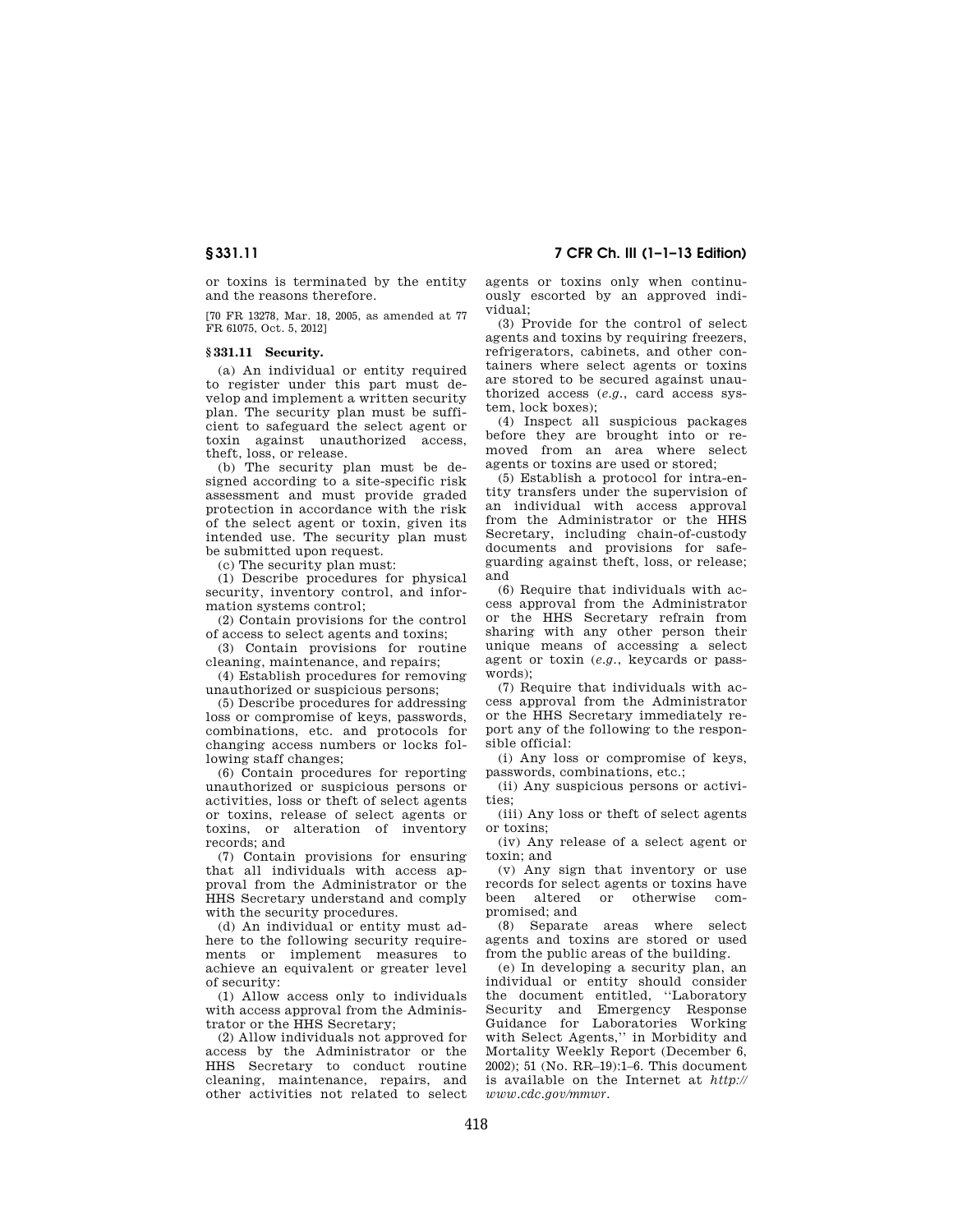(f) The plan must be reviewed annually and revised as necessary. Drills or exercises must be conducted at least annually to test and evaluate the effectiveness of the plan. The plan must be reviewed and revised, as necessary, after any drill or exercise and after any incident.

EFFECTIVE DATE NOTE: At 77 FR 61075, Oct. 5, 2012, §331.11 was amended revising paragraphs (b) and  $(c)(2)$ , in paragraph  $(c)(6)$ , by removing the word ''and'', in paragraph (c)(7), by removing the period and adding a semicolon in its place, adding new paragraphs (c)(8), (9), and (10), redesignating paragraphs (e) and (f) as paragraphs (g) and (h), adding new paragraphs (e) and reserved (f), and revising newly redesignated paragraph (g), effective Apr. 3, 2013. For the convenience of the user, the added and revised text is set forth as follows:

# **§ 331.11 Security.**

\* \* \* \* \*

(b) The security plan must be designed according to a site-specific risk assessment and must provide graded protection in accordance with the risk of the select agent or toxin, given its intended use. A current security plan must be submitted for initial registration, renewal of registration, or when requested.

 $(c) * :$ 

(2) Contain provisions for the control of access to select agents and toxins, including the safeguarding of animals (including arthropods) or plants intentionally or accidentally exposed to or infected with a select agent, against unauthorized access, theft, loss or release.

\* \* \* \* \*

(8) Describe procedures for how the Responsible Official will be informed of suspicious activity that may be criminal in nature and related to the entity, its personnel, or its select agents or toxins; and describe procedures for how the entity will notify the appropriate Federal, State, or local law enforcement agencies of such activity.

(9) Contain provisions for information security that:

(i) Ensure that all external connections to systems which manage security for the registered space are isolated or have controls that permit only authorized and authenticated users;

(ii) Ensure that authorized and authenticated users are only granted access to select agent and toxin related information, files, equipment (e.g., servers or mass storage devices), and applications as necessary to fulfill their roles and responsibilities, and that access is modified when the user's roles and responsibilities change or when their access to select agents and toxins is suspended or revoked;

(iii) Ensure that controls are in place that are designed to prevent malicious code (such as, but not limited to, computer viruses, worms, spyware) from compromising the confidentiality, integrity, or availability of information systems which manage access to spaces registered under this part or records as specified in §331.17;

(iv) Establish a robust configuration management practice for information systems to include regular patching and updates made to operating systems and individual applications; and

(v) Establish procedures that provide backup security measures in the event that access control systems, surveillance devices, and/or systems that manage the requirements of §331.17 are rendered inoperable.

(10) Contain provisions and policies for shipping, receiving, and storage of select agents and toxins, including documented procedures for receiving, monitoring, and shipping of all select agents and toxins. These provisions must provide that an entity will properly secure containers on site and have a written contingency plan for unexpected shipments.

#### \* \* \* \* \*

(e) Entities must conduct complete inventory audits of all affected select agents and toxins in long-term storage when any of the following occur:

(1) Upon the physical relocation of a collection or inventory of select agents or toxins for those select agents or toxins in the collection or inventory;

(2) Upon the departure or arrival of a principal investigator for those select agents and toxins under the control of that principal investigator; or

(3) In the event of a theft or loss of a select agent or toxin, all select agents and toxins under the control of that principal investigator.

(f) [Reserved]

(g) In developing a security plan, an individual or entity should consider the documents entitled, ''Security Guidance for Select Agent or Toxin Facilities.'' This document is available on the National Select Agent Registry at *http://www.selectagents.gov/*  .

#### **§ 331.12 Biocontainment.**

(a) An individual or entity required to register under this part must develop and implement a written biocontainment plan that is commensurate with the risk of the select agent or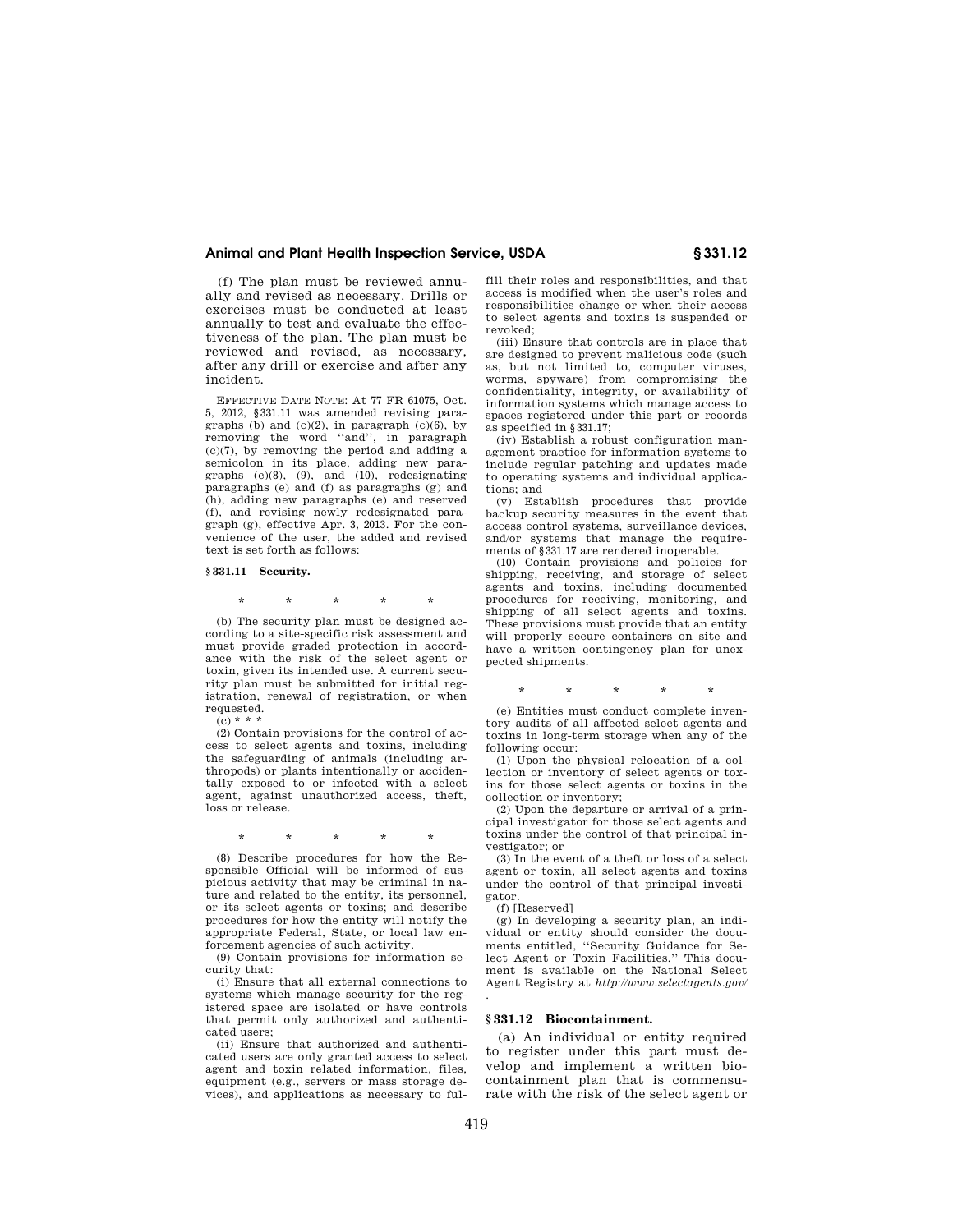**§ 331.13 7 CFR Ch. III (1–1–13 Edition)** 

toxin, given its intended use. 4 The biocontainment plan must contain sufficient information and documentation to describe the containment procedures.

(b) The biocontainment procedures must be sufficient to contain the select agent or toxin (*e.g.*, physical structure and features of the entity, and operational and procedural safeguards).

(c) In developing a biocontainment plan, an individual or entity should consider the following:

(1) ''Containment Facilities and Safeguards for Exotic Plant Pathogens and Pests'' (Robert P. Kahn and S.B. Mathur eds., 1999); and

(2) ''A Practical Guide to Containment: Greenhouse Research with Transgenic Plants and Microbes'' (Patricia L. Traynor ed., 2001).

(d) The plan must be reviewed annually and revised as necessary. Drills or exercises must be conducted at least annually to test and evaluate the effectiveness of the plan. The plan must be reviewed and revised, as necessary, after any drill or exercise and after any incident.

EFFECTIVE DATE NOTE: At 77 FR 61076, Oct. 5, 2012, §331.12 was amended by revising paragraph (a), redesignating paragraph (d) as paragraph (e); and by adding reserved paragraph (d), effective Apr. 3, 2013. For the convenience of the user, the revised text is set forth as follows:

### **§ 331.12 Biocontainment.**

(a) An individual or entity required to register under this part must develop and implement a written biocontainment plan that is commensurate with the risk of the select agent or toxin, given its intended use.4 The biocontainment plan must contain sufficient information and documentation to describe the containment procedures for the select agent or toxin, including any animals or plants intentionally or accidentally exposed to or infected with a select agent.

### **§ 331.13 Restricted experiments.**

(a) An individual or entity may not conduct, or possess products resulting from, the following experiments unless approved by and conducted in accordance with the conditions prescribed by the Administrator:

(1) Experiments that involve the deliberate transfer of, or selection for, a drug or chemical resistance trait to select agents that are not known to acquire the trait naturally, if such acquisition could compromise the control of disease agents in humans, veterinary medicine, or agriculture.

(2) Experiments involving the deliberate formation of synthetic or recombinant nucleic acids containing genes for the biosynthesis of select toxins lethal for vertebrates at an LD[50]<100 ng/kg body weight.

(b) The Administrator may revoke approval to conduct any of the experiments in paragraph (a) of this section, or revoke or suspend a certificate of registration, if the individual or entity fails to comply with the requirements of this part.

(c) To apply for approval to conduct any of the experiments in paragraph (a) of this section, an individual or entity must submit a written request and supporting scientific information to the Administrator. A written decision granting or denying the request will be issued.

[70 FR 13278, Mar. 18, 2005, as amended at 77 FR 61076, Oct. 5, 2012]

#### **§ 331.14 Incident response. 6**

(a) An individual or entity required to register under this part must develop and implement a written incident response plan.<sup>7</sup> The incident response plan must be coordinated with any entity-wide plans, kept in the workplace, and available to employees for review.

(b) The incident response plan must fully describe the entity's response procedures for the theft, loss, or release of a select agent or toxin; inventory discrepancies; security breaches (including information systems); severe weather and other natural disasters; workplace violence; bomb threats and suspicious packages; and emergencies

<sup>4</sup>Technical assistance and guidance may be obtained by contacting APHIS. 4Technical assistance and guidance may be

obtained by contacting APHIS.

<sup>6</sup> Nothing in this section is meant to supersede or preempt incident response requirements imposed by other statutes or regulations. 7Technical assistance and guidance may be

obtained by contacting APHIS.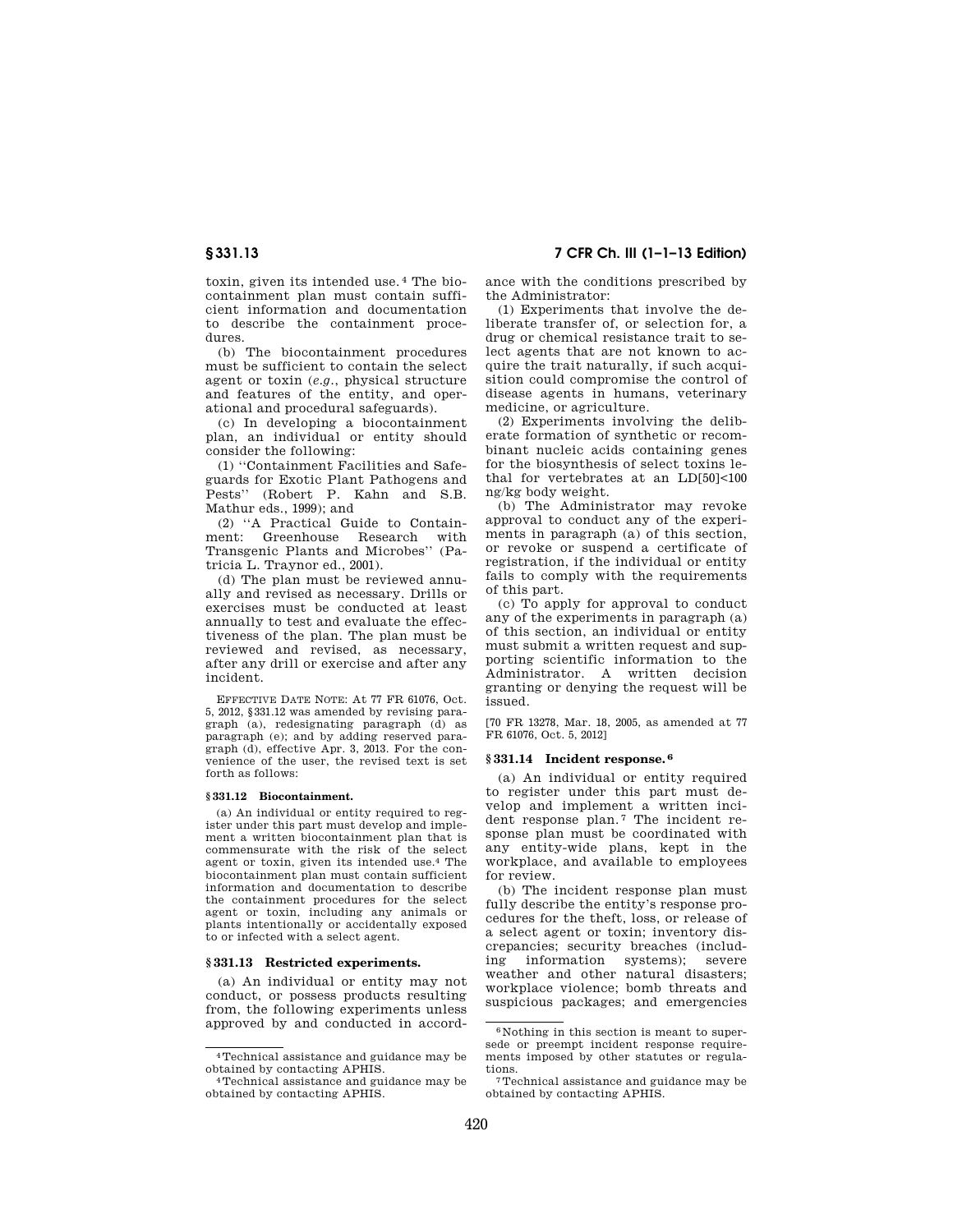such as fire, gas leak, explosion, power outage, etc. The response procedures must account for hazards associated with the select agent or toxin and appropriate actions to contain such agent or toxin.

(c) The incident response plan must also contain the following information:

(1) The name and contact information (*e.g.*, home and work) for the individual or entity (*e.g.*, responsible official, alternate responsible official(s), biosafety officer, etc.);

(2) The name and contact information for the building owner and/or manager, where applicable;

(3) The name and contact information for tenant offices, where applicable;

(4) The name and contact information for the physical security official for the building, where applicable;

(5) Personnel roles and lines of authority and communication;

(6) Planning and coordination with local emergency responders;

(7) Procedures to be followed by employees performing rescue or medical duties;

(8) Emergency medical treatment and first aid;

(9) A list of personal protective and emergency equipment, and their locations;

(10) Site security and control;

(11) Procedures for emergency evacuation, including type of evacuation, exit route assignments, safe distances, and places of refuge; and

(12) Decontamination procedures.

(d) The plan must be reviewed annually and revised as necessary. Drills or exercises must be conducted at least annually to test and evaluate the effectiveness of the plan. The plan must be reviewed and revised, as necessary, after any drill or exercise and after any incident.

EFFECTIVE DATE NOTE: At 77 FR 61076, Oct. 5, 2012, §331.14 was amended In the section heading, by redesignating footnote 6 as footnote 5, revising the first sentence in paragraph (a), redesignating footnote 7 as footnote 6,revising paragraph (b), redesignating paragraphs (c) and (d) as paragraphs (d) and (f), respectively; and adding new paragraphs (c) and reserved (e), effective Apr. 3, 2013. For the convenience of the user, the added and revised text is set forth as follows:

## **§ 331.14 Incident response.5**

(a) An individual or entity required to register under this part must develop and implement a written incident response plan<sup>6</sup> based upon a site specific risk assessment. \* \* \*

(b) The incident response plan must fully describe the entity's response procedures for the theft, loss, or release of a select agent or toxin; inventory discrepancies; security breaches (including information systems); severe weather and other natural disasters; workplace violence; bomb threats and suspicious packages; and emergencies such as fire, gas leak, explosion, power outage, and other natural and man-made events.

(c) The response procedures must account for hazards associated with the select agent or toxin and appropriate actions to contain such select agent or toxin, including any animals (including arthropods) or plants intentionally or accidentally exposed to or infected with a select agent.

### **§ 331.15 Training.**

(a) An individual or entity required to register under this part must provide information and training on biocontainment and security to each individual with access approval from the Administrator or the HHS Secretary before he/she has such access. In addition, an individual or entity must provide information and training on biocontainment and security to each individual not approved for access by the Administrator or the HHS Secretary before he/she works in or visits areas where select agents or toxins are handled or stored (*e.g.*, laboratories, growth chambers, animal rooms, greenhouses, storage areas, etc.). The training must address the particular needs of the individual, the work they will do, and the risks posed by the select agents or toxins.

(b) Refresher training must be provided annually.

(c) A record of the training provided to each individual must be maintained. The record must include the name of the individual, the date of training, a description of the training provided, and the means used to verify that the employee understood the training.

<sup>5</sup> Nothing in this section is meant to supersede or preempt incident response requirements imposed by other statutes or regulations. 6Technical assistance and guidance may be

obtained by contacting APHIS.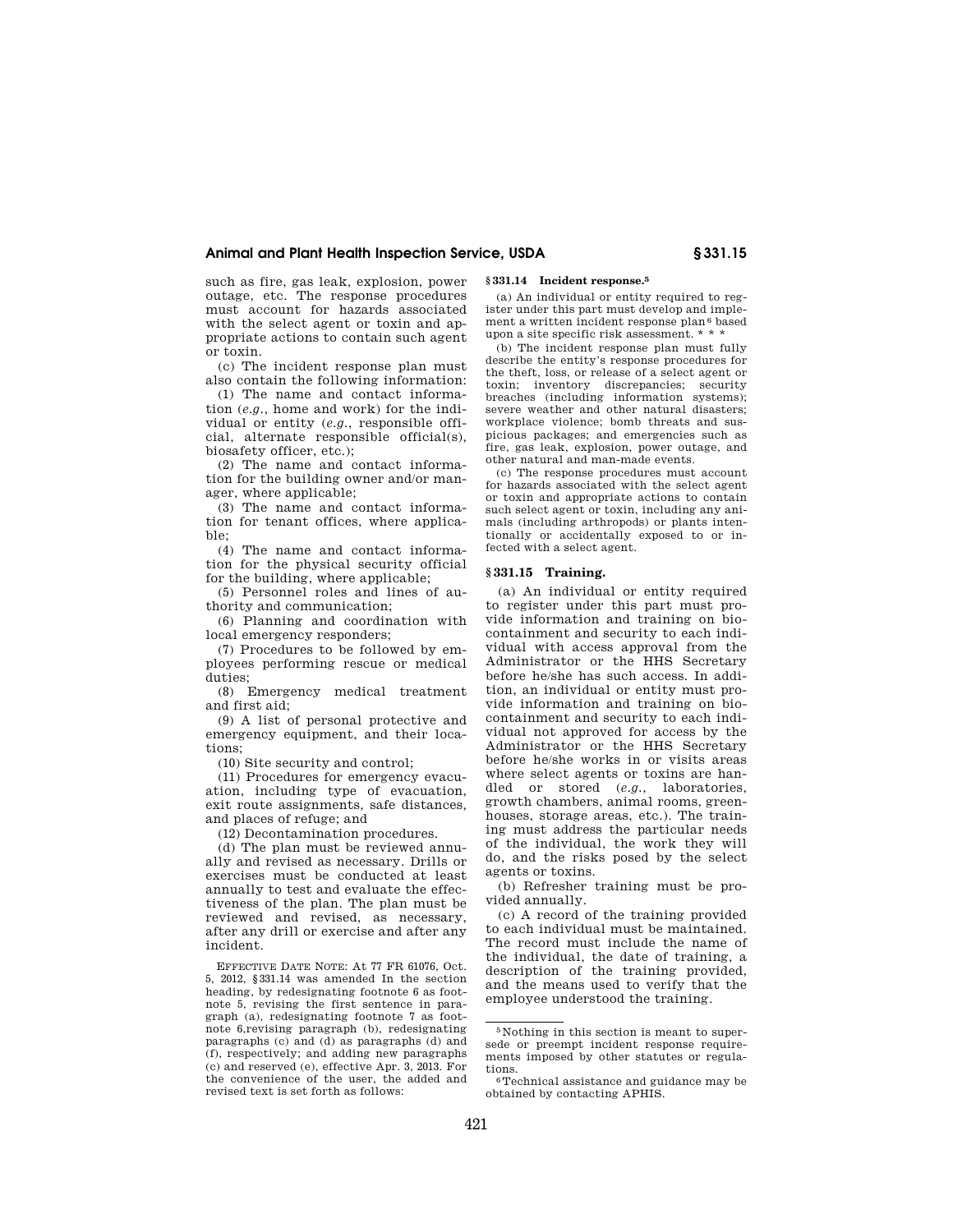EFFECTIVE DATE NOTE: At 77 FR 61076, Oct. 5, 2012, §331.15 was revised, effective Apr. 3, 2013. For the convenience of the user, the revised text is set forth as follows:

# **§ 331.15 Training.**

(a) An individual or entity required to register under this part must provide information and training on biocontainment, biosafety, security (including security awareness), and incident response to:

(1) Each individual with access approval from the HHS Secretary or Administrator before that individual has such access to select agents and toxins. The training must address the particular needs of the individual, the work they will do, and the risks posed by the select agents or toxins; and

(2) Each individual not approved for access to select agents and toxins by the HHS Secretary or Administrator before that individual enters areas where select agents or toxins are handled or stored (e.g., laboratories, growth chambers, animal rooms, greenhouses, storage areas, shipping/receiving areas, production facilities, etc.). Training for escorted personnel must be based on the risk associated with accessing areas where select agents and toxins are used and/ or stored.

(b) [Reserved]

(c) Refresher training must be provided annually for individuals with access approval from the HHS Secretary or Administrator or at such time as the registered individual or entity significantly amends its security, incident response, or biocontainment plans.

(d) The responsible official must ensure a record of the training provided to each individual with access to select agents and toxins and each escorted individual (e.g., laboratory workers, visitors, etc.) is maintained. The record must include the name of the individual, the date of the training, a description of the training provided, and the means used to verify that the employee understood the training.

# **§ 331.16 Transfers.**

(a) Except as provided in paragraph (c) of this section, a select agent or toxin may only be transferred to an individual or entity registered to possess, use, or transfer that agent or toxin. A select agent or toxin may only be transferred under the conditions of this section and must be authorized by APHIS or CDC prior to the transfer. 7

# **§ 331.16 7 CFR Ch. III (1–1–13 Edition)**

(b) In addition to any permit required under part 330 of this chapter, a transfer may be authorized if:

(1) The sender:

(i) Has at the time of transfer a certificate of registration that covers the particular select agent or toxin to be transferred and meets all the requirements of this part;

(ii) Meets the exemption requirements for the particular select agent or toxin to be transferred; or

(iii) Is transferring the select agent or toxin from outside of the United States and meets all import requirements.

(2) At the time of transfer, the recipient has a certificate of registration that includes the particular select agent or toxin to be transferred and meets all of the requirements of this part.

(c) On a case-by-case basis, the Administrator may authorize a transfer of a select agent or toxin not otherwise eligible for transfer under this part under conditions prescribed by the Administrator.

(d) To obtain authorization for a transfer, APHIS/CDC Form 2 must be submitted.

(e) After authorization is provided by APHIS or CDC, the packaging of the select agent(s) and toxin(s) is performed by an individual approved by the HHS Secretary or Administrator to have access to select agents and toxins and is in compliance with all applicable laws concerning packaging.

(f) The sender must comply with all applicable laws governing shipping.

(g) Transportation in commerce starts when the select agent(s) or toxin(s) are packaged for shipment and ready for receipt by a courier transporting select agent(s) or toxin(s) and ends when the package is received by the intended recipient who is an individual approved by the HHS Secretary or Administrator to have access to select agents and toxins, following a security risk assessment by the Attorney General.

(h) The recipient must submit a completed APHIS/CDC Form 2 within 2 business days of receipt of a select agent or toxin.

(i) The recipient must immediately notify APHIS or CDC if the select

<sup>7</sup>The requirements of this section do not apply to transfers within a registered entity (*i.e.*, the sender and the recipient are covered by the same certificate of registration).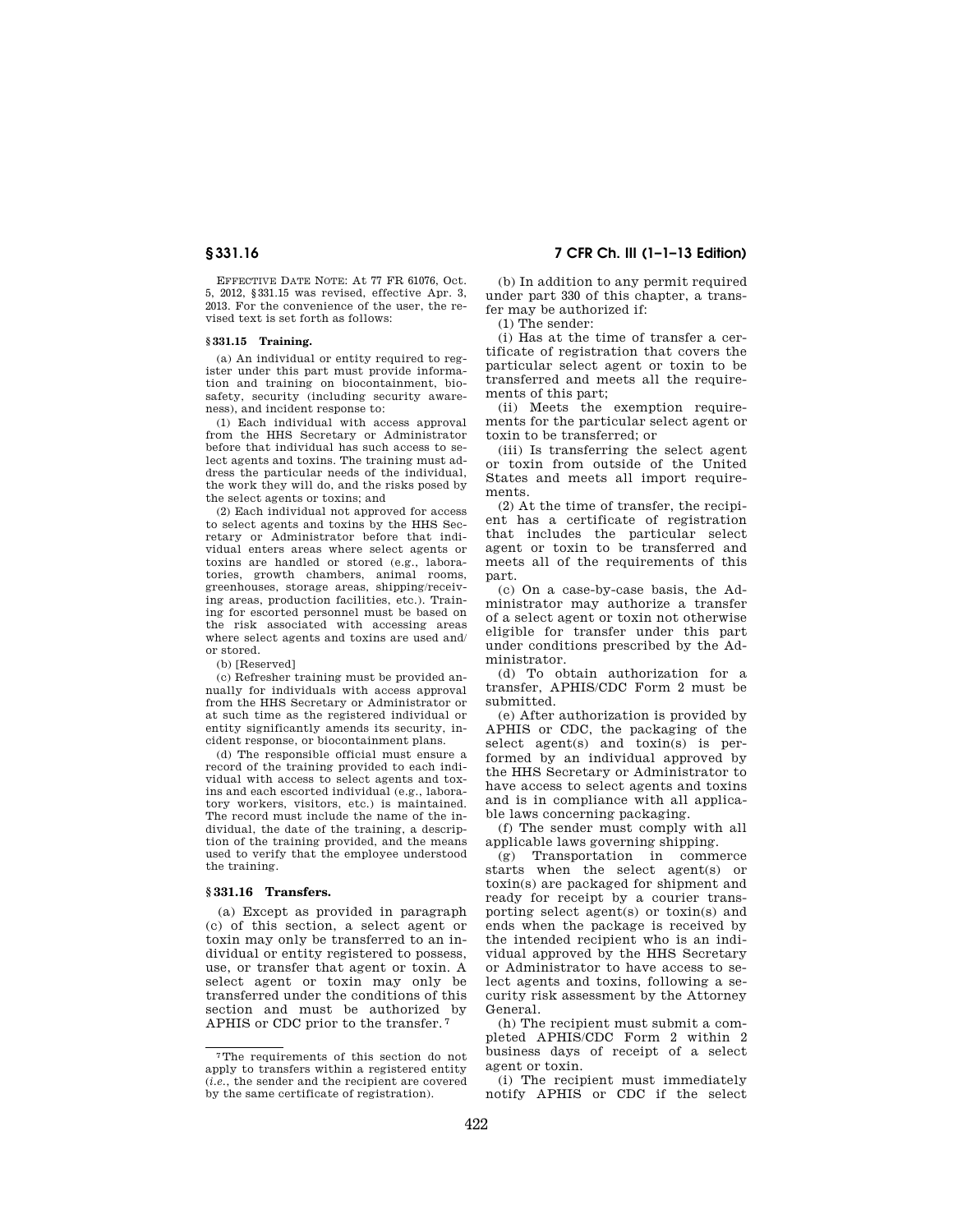agent or toxin has not been received within 48 hours after the expected delivery time or if the package containing the select agent or toxin has been damaged to the extent that a release of the select agent or toxin may have occurred.

(j) An authorization for a transfer shall be valid only for 30 calendar days after issuance, except that such an authorization becomes immediately null and void if any facts supporting the authorization change (*e.g.*, change in the certificate of registration for the sender or recipient, change in the application for transfer).

[70 FR 13278, Mar. 18, 2005, as amended at 77 FR 61077, Oct. 5, 2012]

#### **§ 331.17 Records.**

(a) An individual or entity required to register under this part must maintain complete records relating to the activities covered by this part. Such records must include:

(1) An accurate, current inventory for each select agent (including viral genetic elements, recombinant and/or synthetic nucleic acids, and organisms containing recombinant and/or synthetic nucleic acids) held in long-term storage (placement in a system designed to ensure viability for future use, such as in a freezer or lyophilized materials), including:

(i) The name and characteristics (*e.g.*, strain designation, GenBank Accession number, etc.);

(ii) The quantity acquired from another individual or entity (*e.g.*, containers, vials, tubes, etc.), date of acquisition, and the source;

(iii) Where stored (*e.g.*, building, room, and freezer);

(iv) When moved from storage and by whom and when returned to storage and by whom;

(v) The select agent used and purpose of use;

(vi) Records created under §331.16 (Transfers);

(vii) For intra-entity transfers (sender and the recipient are covered by the same certificate of registration), the select agent, the quantity transferred, the date of transfer, the sender, and the recipient; and

(viii) Records created under §331.19 (Notification of theft, loss, or release);

(2) An accurate, current accounting of any animals or plants intentionally or accidentally exposed to or infected with a select agent (including number and species, location, and appropriate disposition);

(3) An accurate, current inventory for each toxin held, including:

(i) The name and characteristics;

(ii) The quantity acquired from another individual or entity (*e.g.*, containers, vials, tubes, etc.), date of acquisition, and the source;

(iii) The initial and current quantity amount (*e.g.*, milligrams, milliliters, grams, etc.);

(iv) The toxin used and purpose of use, quantity, date(s) of the use and by  $whom$ 

(v) Where stored (*e.g.*, building, room, and freezer);

(vi) When moved from storage and by whom and when returned to storage and by whom, including quantity amount;

(vii) Records created under §331.16 (Transfers);

(viii) For intra-entity transfers (sender and the recipient are covered by the same certificate of registration), the toxin, the quantity transferred, the date of transfer, the sender, and the recipient;

(ix) Records created under §331.19 (Notification of theft, loss, or release);

(x) If destroyed, the quantity of toxin destroyed, the date of such action, and by whom.

(4) A current list of all individuals that have been granted access approval by the Administrator or the HHS Secretary;

(5) Information about all entries into areas containing select agents or toxins, including the name of the individual, name of the escort (if applicable), and the date and time of entry;

(6) Accurate, current records created under §331.9(c) (Responsible official), §331.11 (Security), §331.12 (Biocontainment), §331.14 (Incident response), and §331.15 (Training); and

(7) A written explanation of any discrepancies.

(b) The individual or entity must implement a system to ensure that all records and databases created under this part are accurate, have controlled